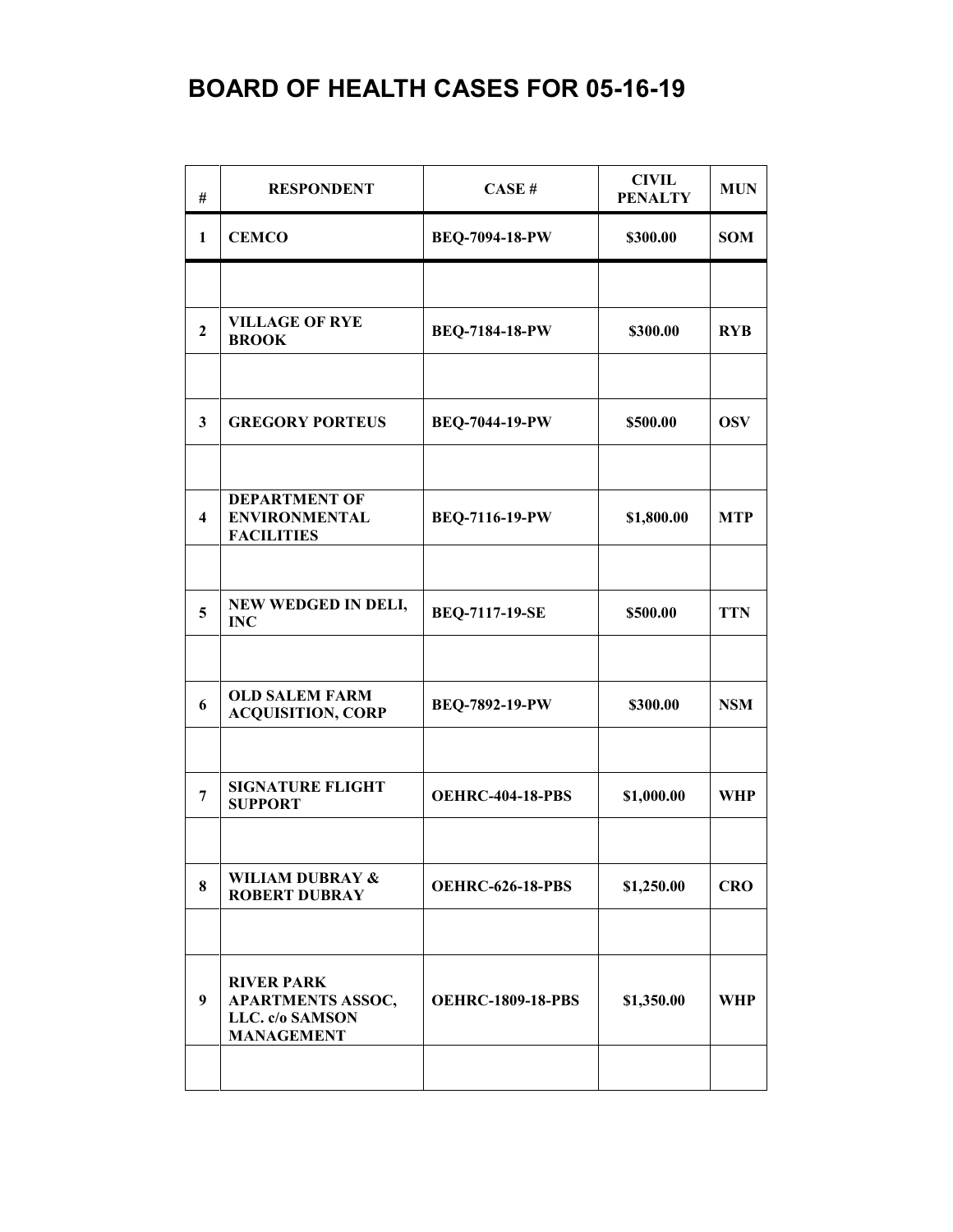| #  | <b>RESPONDENT</b>                                                     | CASE#                    | <b>CIVIL</b><br><b>PENALTY</b> | <b>MUN</b> |
|----|-----------------------------------------------------------------------|--------------------------|--------------------------------|------------|
| 10 | <b>7 HIGHLAND</b><br><b>MANAGEMENT, CORP</b>                          | <b>OEHRC-1813-18-PBS</b> | \$350.00                       | YON        |
|    | <b>MOUNT VERNON</b>                                                   |                          |                                |            |
| 11 | <b>ASSOCIATES</b>                                                     | <b>OEHRC-1838-18-PBS</b> | \$6,000.00                     | <b>MTV</b> |
|    |                                                                       |                          |                                |            |
| 12 | 125 HOLDING, LLC. c/o<br><b>WEISS REALTY, LLC</b>                     | <b>OEHRC-2504-18-PBS</b> | \$1,600.00                     | YON        |
|    | <b>2 NORTH BROADWAY</b>                                               |                          |                                |            |
| 13 | <b>ASSOCIATES, LLC. c/o</b><br><b>SAMSON MGMT</b>                     | <b>OEHRC-2507-18-PBS</b> | \$1,600.00                     | <b>WHP</b> |
|    |                                                                       |                          |                                |            |
| 14 | <b>40 BARKER</b><br><b>ASSOCIATES, LLC. c/o</b><br><b>SAMSON MGMT</b> | <b>OEHRC-2512-18-PBS</b> | \$1,600.00                     | <b>WHP</b> |
|    |                                                                       |                          |                                |            |
| 15 | <b>BARMARSHAR REALTY,</b><br>CO.                                      | <b>OEHRC-2527-18-PBS</b> | \$1,600.00                     | YON        |
|    |                                                                       |                          |                                |            |
| 16 | <b>BLIND BROOK-LODGE</b><br><b>OWNERS, INC</b>                        | <b>OEHRC-2528-18-PBS</b> | \$1,600.00                     | <b>RYE</b> |
|    |                                                                       |                          |                                |            |
| 17 | <b>COLONIAL VILLAGE</b><br><b>ASSOCIATES, LLC</b>                     | <b>OEHRC-2533-18-PBS</b> | \$2,600.00                     | <b>MTV</b> |
|    |                                                                       |                          |                                |            |
| 18 | <b>DEVON PLAZA, INC</b>                                               | <b>OEHRC-2535-18-PBS</b> | \$1,000.00                     | YON        |
|    |                                                                       |                          |                                |            |
| 19 | <b>FAYMOR GARDENS</b><br><b>ASSOCIATES, LLC</b>                       | <b>OEHRC-2536-18-PBS</b> | \$6,800.00                     | <b>NER</b> |
|    |                                                                       |                          |                                |            |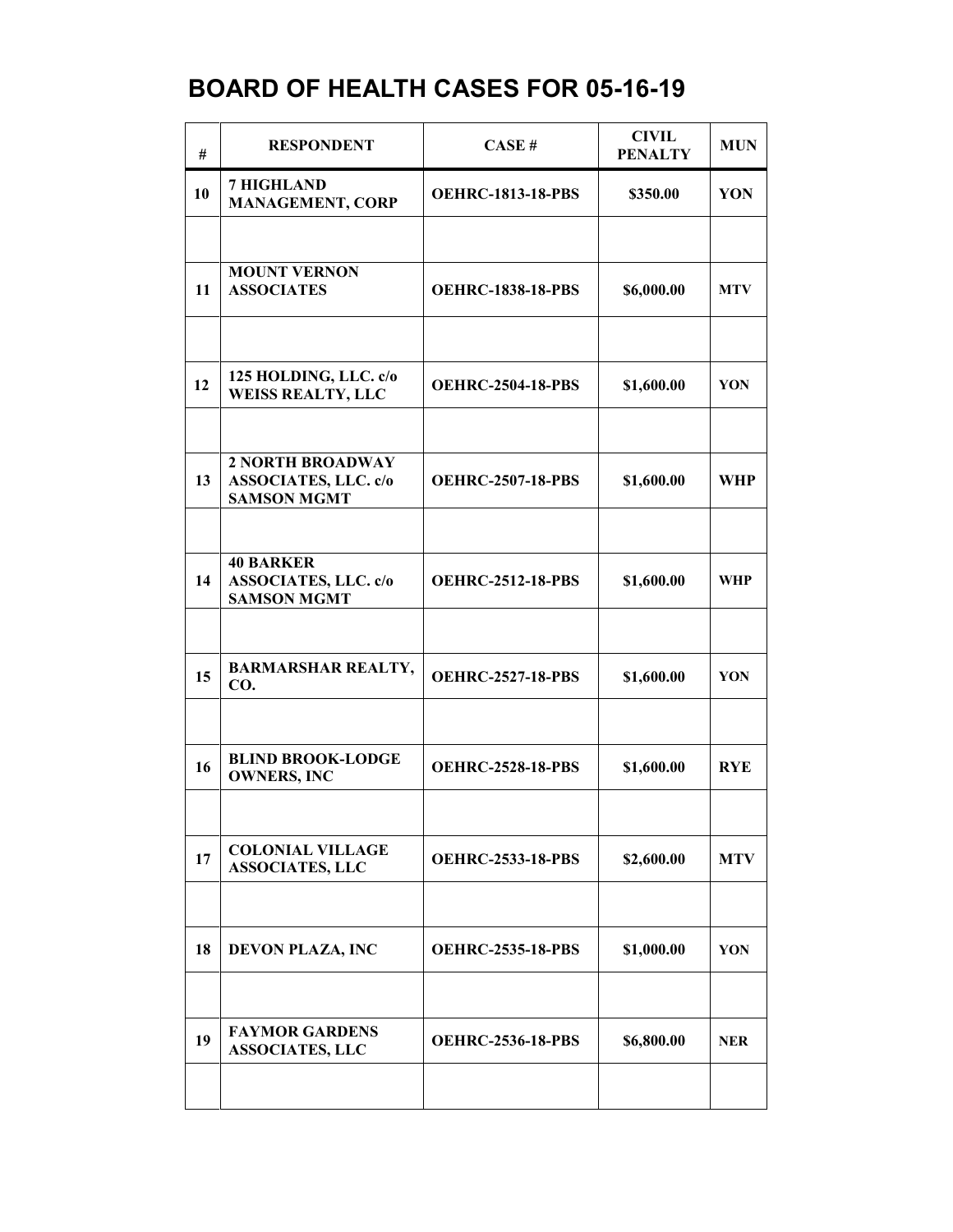| #  | <b>RESPONDENT</b>                                                                             | CASE#                    | <b>CIVIL</b><br><b>PENALTY</b> | <b>MUN</b> |
|----|-----------------------------------------------------------------------------------------------|--------------------------|--------------------------------|------------|
| 20 | <b>KEYSTONE REALTY</b><br><b>ASSOCIATES</b>                                                   | <b>OEHRC-2544-18-PBS</b> | \$1,600.00                     | POC        |
|    |                                                                                               |                          |                                |            |
| 21 | <b>LARCHMONT ACRES</b><br><b>EAST ASSOCIATES, LLC</b>                                         | <b>OEHRC-2550-18-PBS</b> | \$10,400.00                    | LAR        |
|    |                                                                                               |                          |                                |            |
| 22 | <b>KEYSTONE REALTY</b><br><b>ASSOCIATES</b>                                                   | <b>OEHRC-2561-18-PBS</b> | \$1,600.00                     | <b>NER</b> |
|    |                                                                                               |                          |                                |            |
| 23 | <b>NIKOLA PLUMAJ</b>                                                                          | <b>OEHRC-2563-18-PBS</b> | \$1,600.00                     | YON        |
|    |                                                                                               |                          |                                |            |
| 24 | <b>RIVER PARK APT</b><br><b>ASSOC. LLC c/o SAMSON</b><br><b>MANAGEMENT</b>                    | <b>OEHRC-2565-18-PBS</b> | \$4,800.00                     | WHP        |
|    |                                                                                               |                          |                                |            |
| 25 | <b>RIVERWOOD OWNERS,</b><br><b>INC. C/O BARHITE &amp;</b><br><b>HOLZINGER, INC</b>            | <b>OEHRC-2566-18-PBS</b> | \$600.00                       | YON        |
|    |                                                                                               |                          |                                |            |
| 26 | SPRAIN ASSOCIATES,<br>LLC. c/o M. D'ANGELO                                                    | <b>OEHRC-2570-18-PBS</b> | \$2,600.00                     | YON        |
|    |                                                                                               |                          |                                |            |
| 27 | <b>NORTH BROADWAY</b><br><b>OWNERS CORP. C/O</b><br><b>TRION REAL ESTATE</b><br><b>MNGMNT</b> | <b>OEHRC-2576-18-PBS</b> | \$1,600.00                     | YON        |
|    |                                                                                               |                          |                                |            |
| 28 | <b>THE MASTERS</b><br><b>SCHOOL. ATTN: DIR. OF</b><br>PHYSICAL PLANT                          | <b>OEHRC-2580-18-PBS</b> | \$1,600.00                     | <b>DBF</b> |
|    |                                                                                               |                          |                                |            |
| 29 | <b>WINCREST TENANTS,</b><br><b>CORP.</b> c/o PRIME<br><b>LOCATIONS-L. COLE</b>                | <b>OEHRC-2587-18-PBS</b> | \$1,600.00                     | YON        |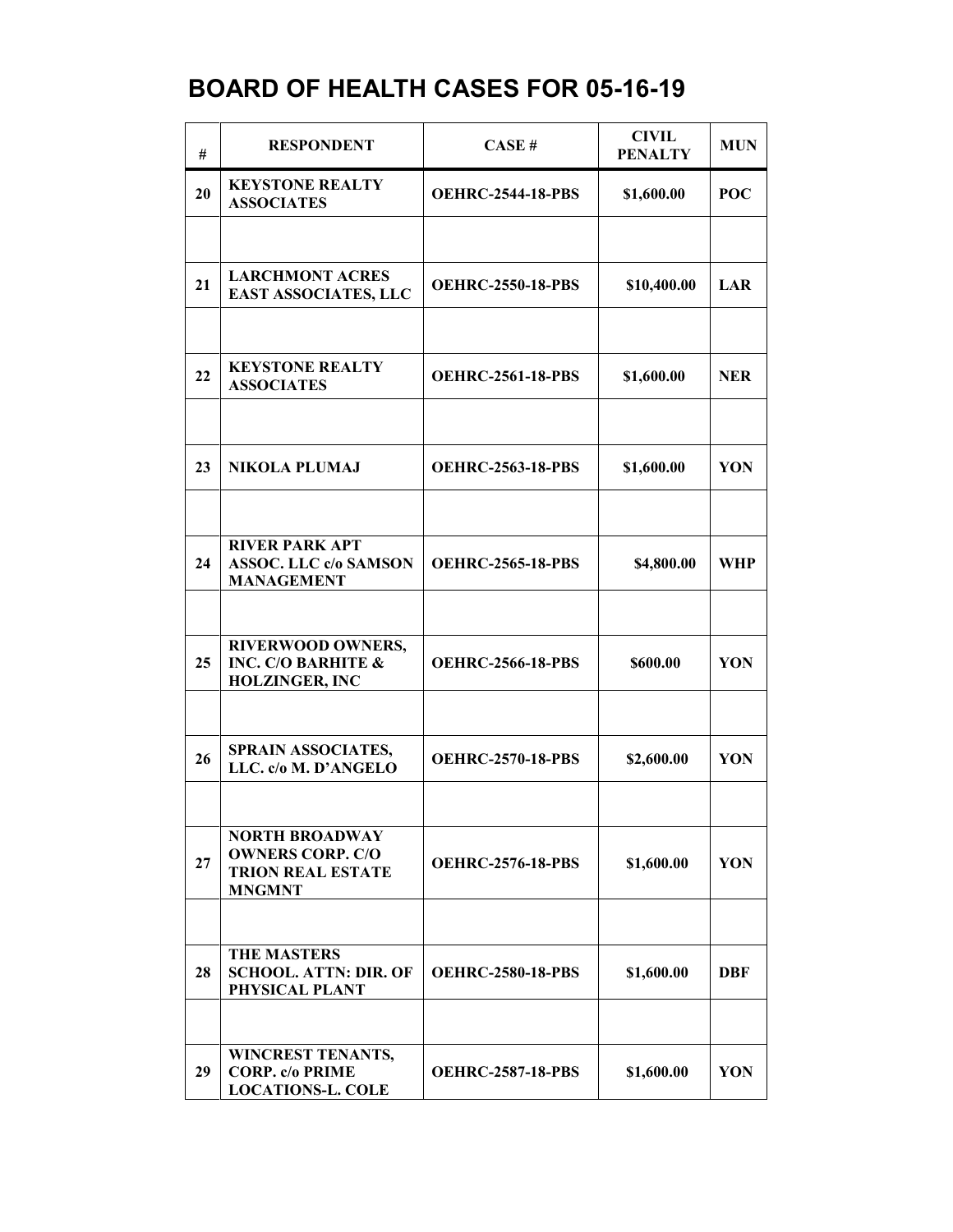| #  | <b>RESPONDENT</b>                                                               | CASE#                    | <b>CIVIL</b><br><b>PENALTY</b> | <b>MUN</b> |
|----|---------------------------------------------------------------------------------|--------------------------|--------------------------------|------------|
|    |                                                                                 |                          |                                |            |
| 30 | 55 EHRBAR TENANTS,<br><b>CORP.</b> c/o FERERA<br><b>MANAGEMENT</b>              | <b>OEHRC-2592-18-PBS</b> | \$600.00                       | <b>MTV</b> |
|    |                                                                                 |                          |                                |            |
| 31 | YONKERS GARDENS,<br><b>LLC</b>                                                  | <b>OEHRC-2594-18-PBS</b> | \$4,600.00                     | YON        |
|    |                                                                                 |                          |                                |            |
| 32 | <b>COLONIAL VILLAGE</b><br>ASSOC, LLC. c/o<br><b>SAMSON MGMT</b>                | <b>OEHRC-2597-18-PBS</b> | \$2,600.00                     | <b>MTV</b> |
|    |                                                                                 |                          |                                |            |
| 33 | <b>BRANCA REALTY, LLC</b>                                                       | <b>OEHRC-5018-18-PBS</b> | \$1,300.00                     | <b>POC</b> |
|    |                                                                                 |                          |                                |            |
| 34 | <b>SLADE ELEVATOR, INC</b>                                                      | <b>OEHRC-1500-19-SP</b>  | \$2,000.00                     | <b>NER</b> |
|    |                                                                                 |                          |                                |            |
| 35 | <b>MAMARONECK SMOKE</b><br>SHOP, INC/<br><b>MAMARONECK SMOKE</b><br><b>SHOP</b> | <b>PHP-015-17-ATUPA</b>  | \$18,850.00                    | WHP        |
|    |                                                                                 |                          |                                |            |
| 36 | YONKERS SMOKE<br><b>SHOP, INC/ YONKERS</b><br><b>SMOKE SHOP</b>                 | <b>PHP-037-18-ATUPA</b>  | \$2,100.00                     | YON        |
|    |                                                                                 |                          |                                |            |
| 37 | AAA GROCERY STORE,<br><b>CORP/AAA GROCERY</b><br><b>STORE</b>                   | <b>PHP-103-18-ATUPA</b>  | \$900.00                       | <b>MTV</b> |
|    |                                                                                 |                          |                                |            |
| 38 | <b>MOUNT MART, INC/</b><br><b>ULTIMATE</b>                                      | <b>PHP-145-18-ATUPA</b>  | 900.00                         | <b>MTV</b> |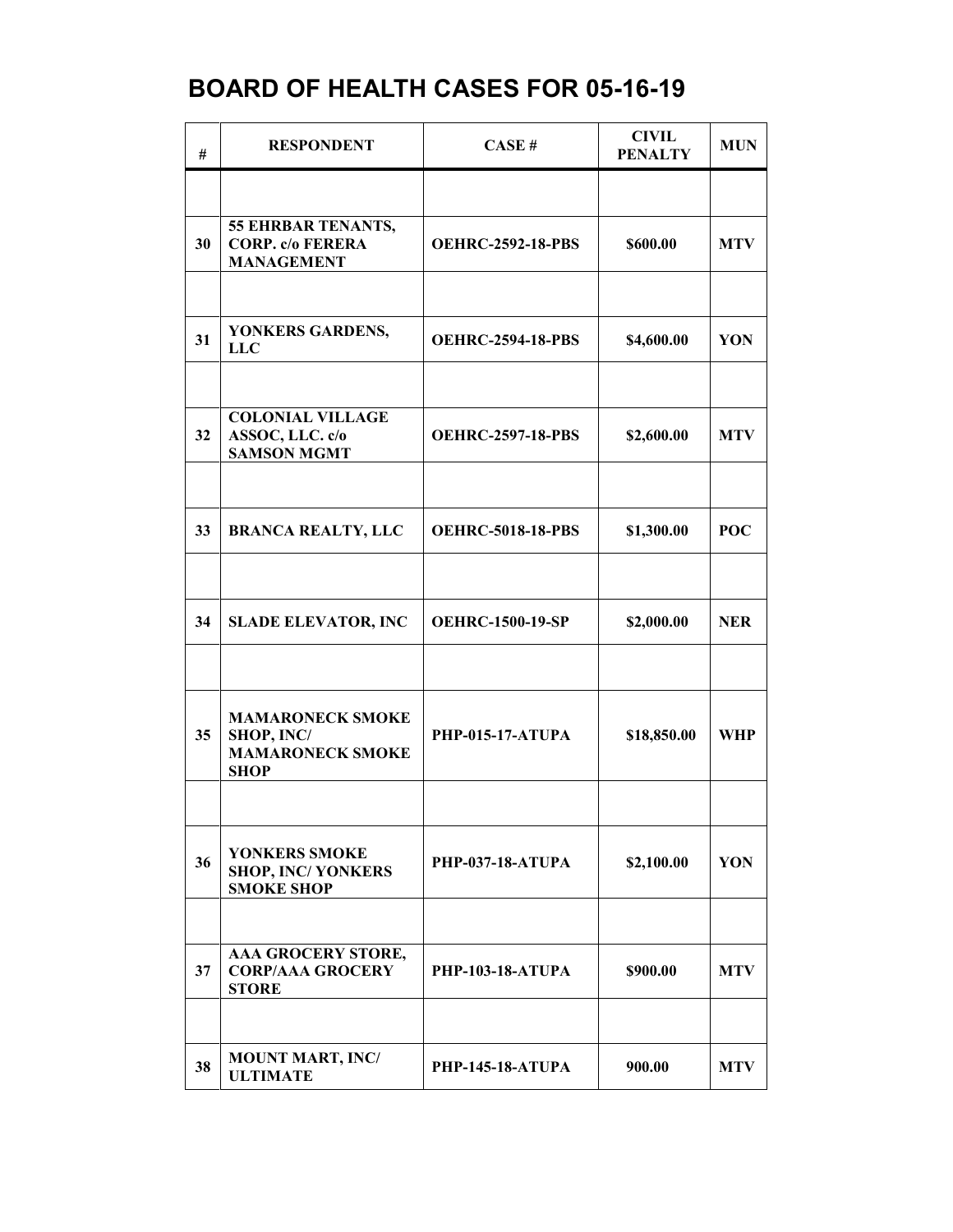| #  | <b>RESPONDENT</b>                                                       | CASE#                   | <b>CIVIL</b><br><b>PENALTY</b> | <b>MUN</b> |
|----|-------------------------------------------------------------------------|-------------------------|--------------------------------|------------|
|    |                                                                         |                         |                                |            |
| 39 | <b>SHANTI EXPORT</b><br><b>IMPORT, INC/LOTTO &amp;</b><br><b>THINGS</b> | <b>PHP-149-18-ATUPA</b> | \$1,050.00                     | <b>MTV</b> |
|    |                                                                         |                         |                                |            |
| 40 | YONKERS SMOKE<br><b>SHOP, INC/YONKERS</b><br><b>SMOKE SHOP</b>          | <b>PHP-157-18-ATUPA</b> | \$3,100.00                     | YON        |
|    |                                                                         |                         |                                |            |
| 41 | <b>RAFFI BOY DELI &amp;</b><br><b>GROCERY</b>                           | <b>PHP-163-19-ATUPA</b> | \$1,500.00                     | YON        |
|    |                                                                         |                         |                                |            |
| 42 | <b>NOREEN REILLY</b><br><b>LUNSTEAD</b>                                 | PHP-099-19-AV           | \$100.00                       | <b>RYE</b> |
|    |                                                                         |                         |                                |            |
| 43 | POPOJITO, LLC/<br><b>POPOJITO</b>                                       | <b>PHP-7413-18-FSE</b>  | \$300.00                       | <b>SCD</b> |
|    |                                                                         |                         |                                |            |
| 44 | 55 ENTERPRISES, CORP/<br><b>ELDORADO DINER</b>                          | <b>PHP7532-18-FSE</b>   | \$1,500.00                     | <b>ELM</b> |
|    |                                                                         |                         |                                |            |
| 45 | ZINCY, INC-WAI KIT<br><b>CHENG/KOKU</b>                                 | <b>PHP-7557-18-FSE</b>  | \$750.00                       | <b>NEC</b> |
|    |                                                                         |                         |                                |            |
| 46 | <b>MEME'S TREATS, INC/</b><br><b>MEME'S TREATS</b>                      | <b>PHP-7558-18-FSE</b>  | \$600.00                       | <b>BED</b> |
|    |                                                                         |                         |                                |            |
| 47 | <b>BISTRO 333, LLC/</b><br><b>BISTRO 333</b>                            | <b>PHP-7577-18-FSE</b>  | \$2,250.00                     | WHP        |
|    |                                                                         |                         |                                |            |
| 48 | <b>VENTO BISTRO, LLC/</b><br><b>VENTO BISTRO</b>                        | <b>PHP-7700-18-FSE</b>  | \$7,500.00                     | <b>NER</b> |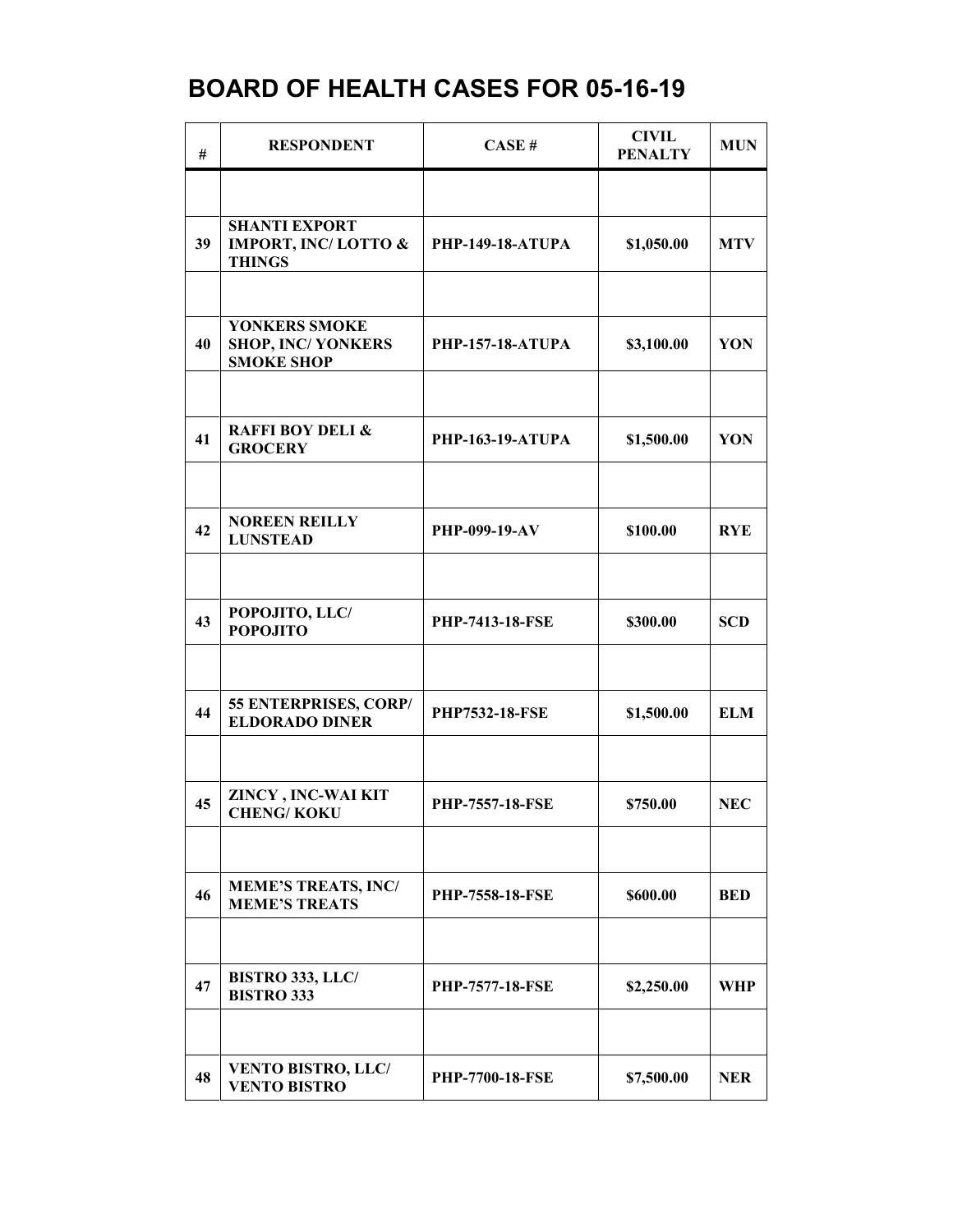| #  | <b>RESPONDENT</b>                                                                                                                              | CASE#                  | <b>CIVIL</b><br><b>PENALTY</b> | <b>MUN</b> |
|----|------------------------------------------------------------------------------------------------------------------------------------------------|------------------------|--------------------------------|------------|
|    |                                                                                                                                                |                        |                                |            |
| 49 | <b>FIAMMA PORK STORE,</b><br><b>INC/FIAMMA PORK</b><br><b>STORE</b>                                                                            | <b>PHP-7720-18-FSE</b> | \$300.00                       | <b>HAR</b> |
|    |                                                                                                                                                |                        |                                |            |
| 50 | <b>FUJI MOUNTAIN CORP/</b><br><b>FUJI MOUNTAIN STEAK</b><br><b>HOUSE</b>                                                                       | <b>PHP-7740-18-FSE</b> | \$1,500.00                     | <b>LAR</b> |
|    |                                                                                                                                                |                        |                                |            |
| 51 | <b>GEORGE'S</b><br><b>LUNCHEONETTE PLUS</b><br><b>DELI/GROCERY, INC/</b><br><b>GEORGE'S</b><br><b>LUNCHEONETTE PLUS</b><br><b>DELI GROCERY</b> | PHP-7847-18-FSE        | \$1,200.00                     | YON        |
|    |                                                                                                                                                |                        |                                |            |
| 52 | FAC 1591 CPA, LLC/<br><b>DUNKIN DONUTS</b>                                                                                                     | <b>PHP-7849-18-FSE</b> | \$500.00                       | YON        |
|    |                                                                                                                                                |                        |                                |            |
| 53 | FAC 1001 CPA, LLC/<br><b>DUNKIN DONUTS @</b><br><b>SHELL SVC. STATION</b>                                                                      | <b>PHP-7850-18-FSE</b> | \$500.00                       | YON        |
|    |                                                                                                                                                |                        |                                |            |
| 54 | 2 SOUTH BROADWAY,<br><b>INC/BROADWAY</b><br><b>LUNCHEONETTE</b>                                                                                | <b>PHP-7869-18-FSE</b> | \$1,800.00                     | YON        |
|    |                                                                                                                                                |                        |                                |            |
| 55 | <b>JAVED, INC/ DELI &amp;</b><br><b>GROCERY</b>                                                                                                | <b>PHP-7418-19-FSE</b> | \$500.00                       | <b>ELM</b> |
|    |                                                                                                                                                |                        |                                |            |
| 56 | C.E.P.P, INC/PIZZA<br><b>PIZZA</b>                                                                                                             | <b>PHP-7727-19-FSE</b> | \$1,600.00                     | <b>MTV</b> |
|    |                                                                                                                                                |                        |                                |            |
| 57 | <b>M &amp; R SCARSDALE</b><br>RESTAURANT, LLC/<br><b>PIZZA &amp; BREW</b>                                                                      | <b>PHP-7838-19-FSE</b> | \$4,200.00                     | <b>SCD</b> |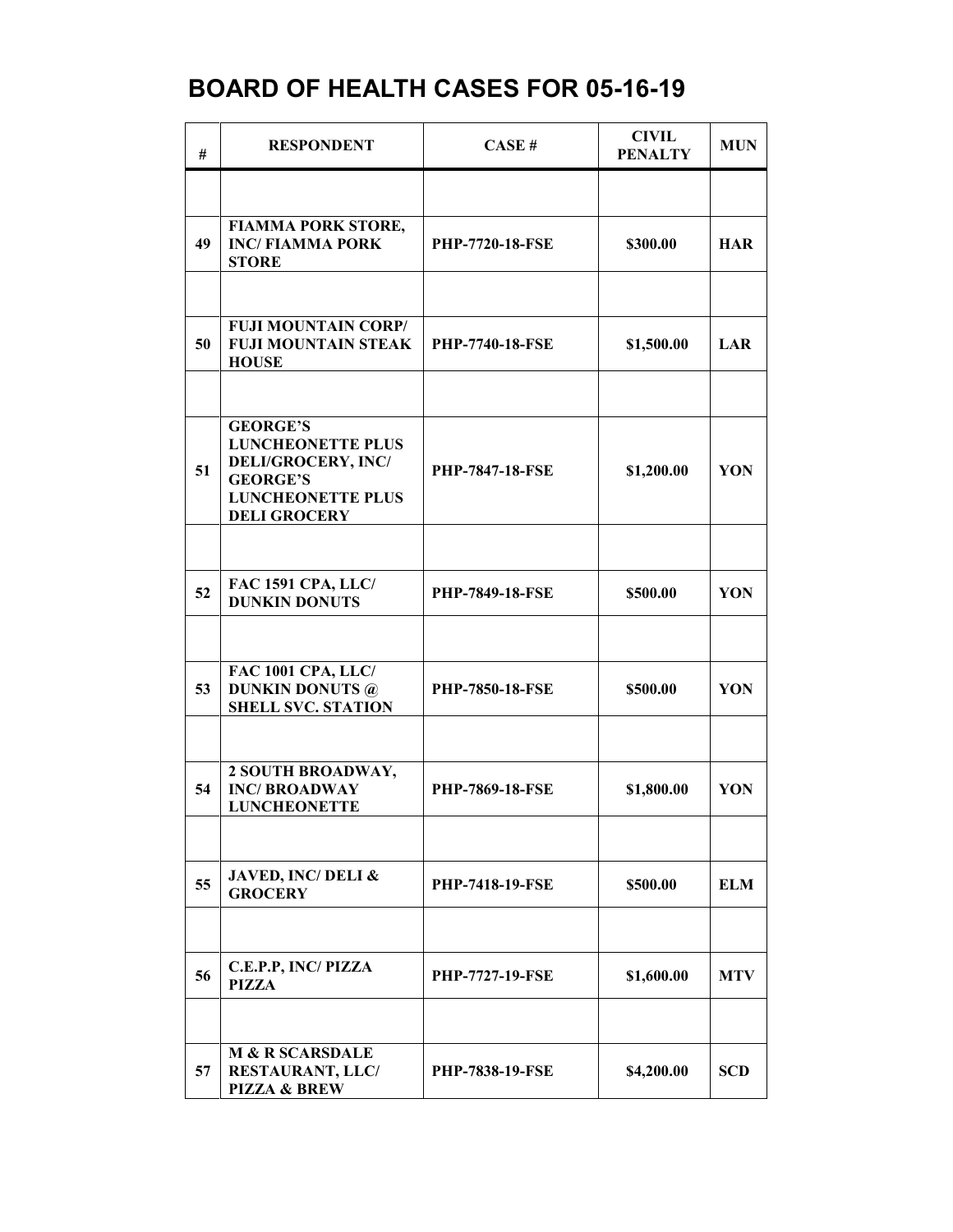| #  | <b>RESPONDENT</b>                                                              | CASE#                  | <b>CIVIL</b><br><b>PENALTY</b> | <b>MUN</b> |
|----|--------------------------------------------------------------------------------|------------------------|--------------------------------|------------|
|    |                                                                                |                        |                                |            |
| 58 | NEW WEDGED IN DELI,<br><b>INC/ NEW WEDGED IN</b><br><b>DELI</b>                | PHP-7839-19-FSE        | \$500.00                       | <b>TTN</b> |
|    |                                                                                |                        |                                |            |
| 59 | <b>INCA GAUCHO 11, INC/</b><br><b>INCA GAUCHO 11</b>                           | <b>PHP-7882-19-FSE</b> | \$2,400.00                     | WHP        |
|    |                                                                                |                        |                                |            |
| 60 | <b>GP VENTURES, LLC/</b><br><b>GLENN'S TAVERN</b>                              | <b>PHP-7904-19-FSE</b> | \$300.00                       | <b>COR</b> |
|    |                                                                                |                        |                                |            |
| 61 | <b>HCC CATERERS, INC/</b><br>X20/ XAVIER'S ON THE<br><b>HUDSON</b>             | <b>PHP-7913-19-FSE</b> | \$1,700.00                     | YON        |
|    |                                                                                |                        |                                |            |
| 62 | K & E WONG, CORP/<br><b>ASIAN CHAO</b>                                         | <b>PHP-7943-19-FSE</b> | \$800.00                       | <b>YTN</b> |
|    |                                                                                |                        |                                |            |
| 63 | <b>STONE ROSE, INC/</b><br><b>STONE ROSE</b>                                   | PHP-7944-19-FSE        | \$1,000.00                     | <b>YTN</b> |
|    |                                                                                |                        |                                |            |
| 64 | KINETIC SPORTS CLUB,<br><b>INC/KINETIC SPORTS</b><br><b>CLUB ACTIVITY POOL</b> | <b>PHP-7741-18-SPI</b> | \$500.00                       | <b>PEL</b> |
|    |                                                                                |                        |                                |            |
| 65 | KINETIC SPORTS CLUB,<br><b>INC/KINETIC SPORTS</b><br><b>CLUB MAIN POOL</b>     | <b>PHP-7742-18-SPI</b> | \$500.00                       | <b>PEL</b> |
|    |                                                                                |                        |                                |            |
| 66 | KINETIC SPORTS CLUB,<br><b>INC/KINETIC SPORTS</b><br><b>CLUB SPA POOL</b>      | <b>PHP-7743-18-SPI</b> | \$500.00                       | <b>PEL</b> |